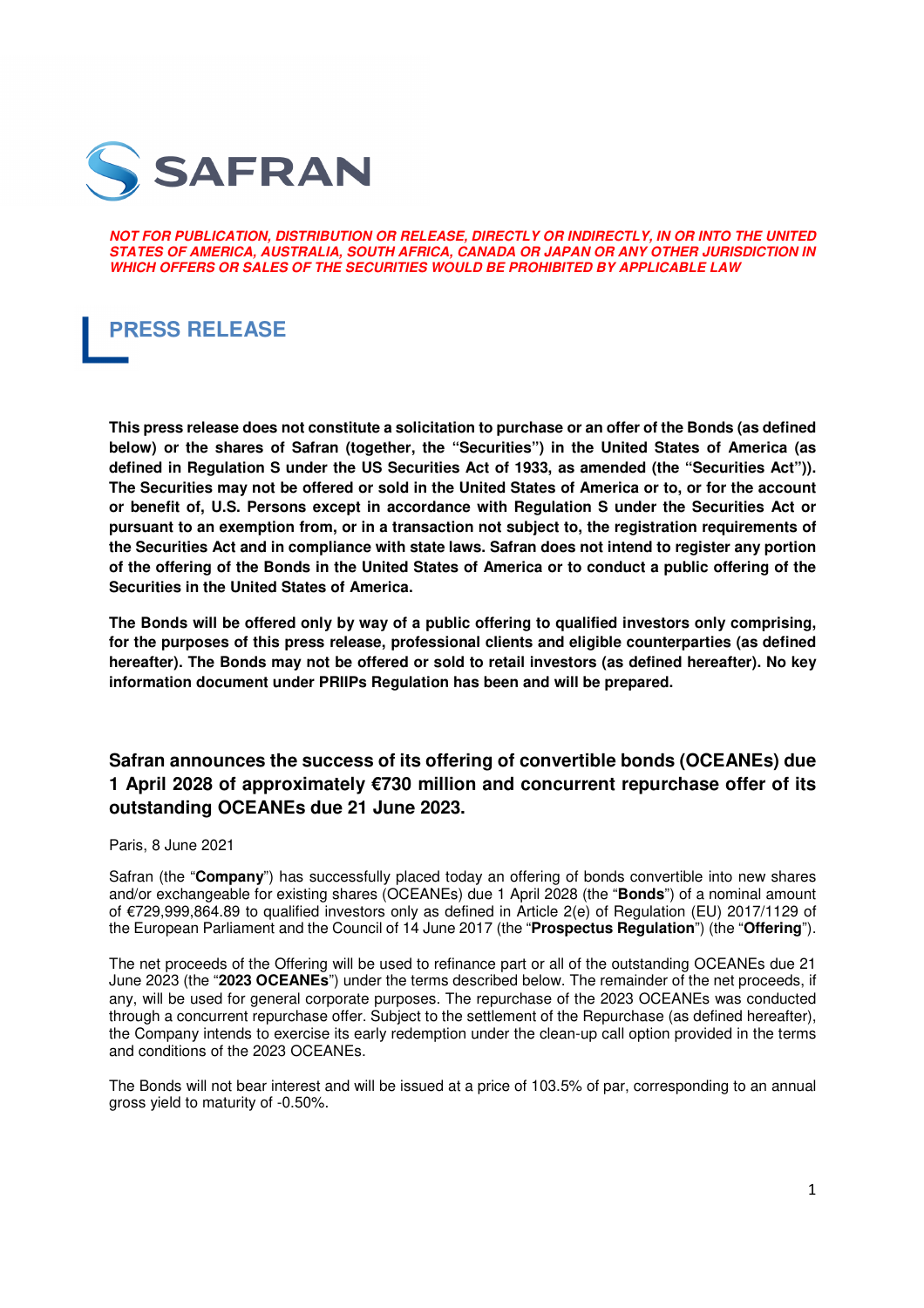The nominal unit value of the Bonds has been set at €180.89, corresponding to a premium of 45% above the reference price of Safran's shares<sup>1</sup> (the "Shares") on the regulated market of Euronext Paris.

Settlement is expected to take place on 14 June 2021 (the "**Issue Date**").

Unless previously converted or exchanged, redeemed or repurchased and cancelled, the Bonds will be redeemed at par on 1 April 2028 (or on the following business day if this date is not a business day).

The Bonds may be redeemed prior to maturity at the discretion of the Company, under certain conditions, and at the discretion of bondholders in case of Change of Control or Delisting Event (as defined in the terms and conditions of the Bonds).

An application for the admission of the Bonds to trading on the non-regulated open market of Euronext Paris (Euronext Access™) will be made. Such admission to trading is expected no later than one month after the Issue Date.

This Offering is managed by Deutsche Bank AG and HSBC who are acting as joint global coordinators and joint bookrunners (the "**Joint Global Coordinators**") and Natixis and BofA Securities, as joint bookrunners (together with the Joint Global Coordinators, the "**Joint Bookrunners**") in relation to the Offering.

HSBC will be in charge of the settlement of the Offering, CACEIS Corporate Trust will be the Centralising Agent (as defined in the terms and conditions of the Bonds) and Aether Financial Services will be the Calculation Agent (as defined in the terms and conditions of the Bonds).

### **Conversion Right**

Bondholders may exercise their conversion right (the "**Conversion Right**") at any time from the Issue Date until the  $7<sup>th</sup>$  trading day (excluded) preceding the maturity date or the early redemption date.

The conversion ratio is set at one Share per Bond subject to subsequent adjustments (as set out in the terms and conditions of the Bonds).

Upon exercise of their Conversion Right, bondholders will receive at the option of the Company new and/or existing Shares of the Company. The new and/or existing Shares then delivered shall carry current dividend rights.

### **Dilution**

Considering a Bond issue of €729,999,864.89 represented by 4,035,601 Bonds of a nominal unit value of €180.89, on the basis of the initial conversion ratio, the maximum dilution would be of 0.94% if the Conversion Right was exercised for all Bonds and if the Company decided to deliver solely new Shares.

### **Lock-up**

<u>.</u>

In the context of the Offering, the Company has agreed to a lock-up undertaking of 90 calendar days as of the Issue Date, subject to certain customary exceptions or waiver by the Joint Global Coordinators.

### **Legal Framework of the Offering and placement**

The Bonds were offered to qualified investors only within the meaning of Article 2(e) of the Prospectus Regulation and as per the  $21^{st}$  and  $22^{nd}$  resolutions approved by the Company's extraordinary general meeting held on 26 May 2021, in France, in the European Economic Area (EEA) and outside the EEA

<sup>&</sup>lt;sup>1</sup> The reference Share price is equal to the full-day volume-weighted average price of the Shares recorded on the regulated market of Euronext Paris on the day of launch of the Offering (i.e.€124.7502), as published on Bloomberg page SAF FP Equity HP.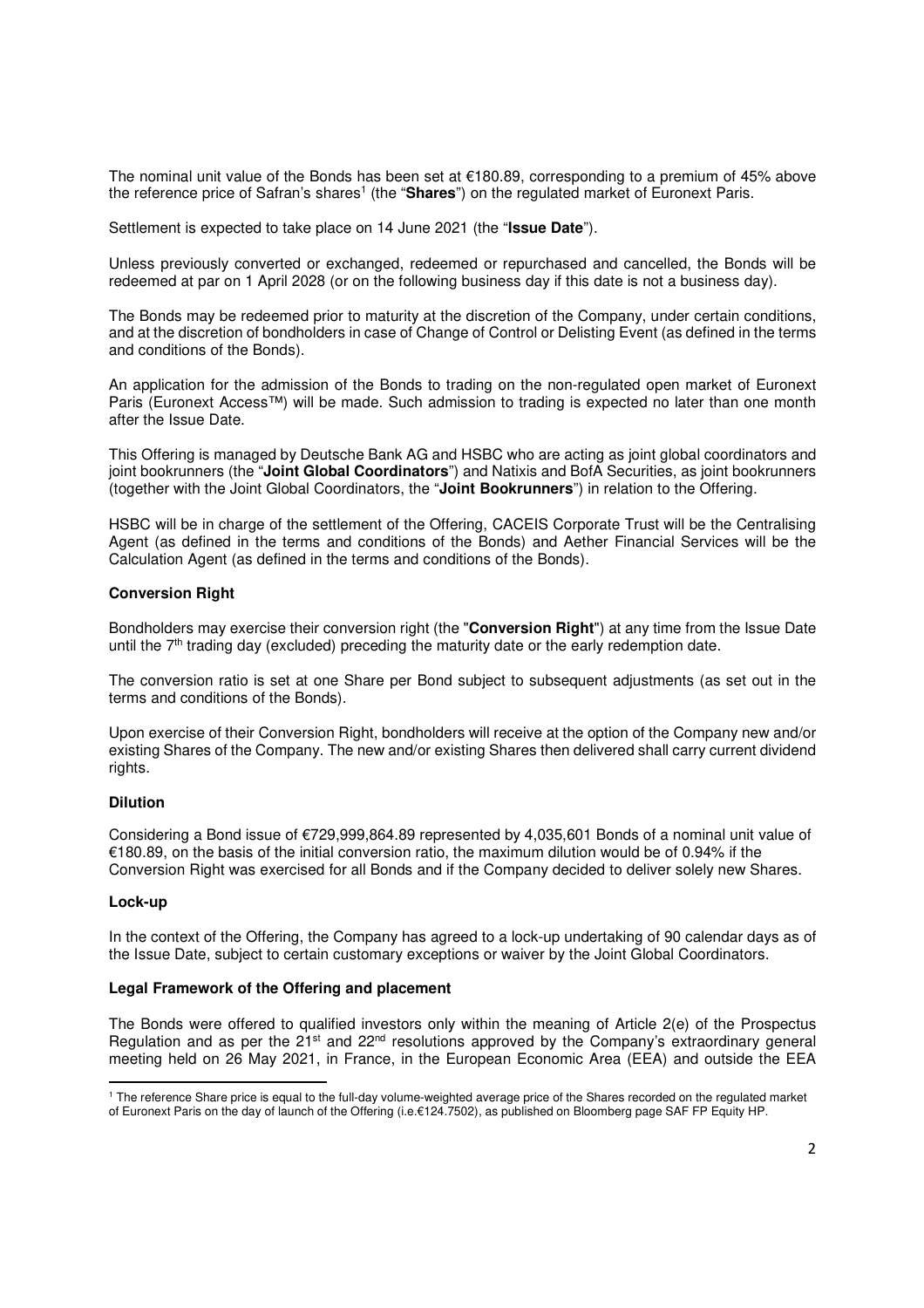(excluding in particular the United States of America, South Africa, Canada, Australia or Japan and any other jurisdiction where a registration process or an approval would be required by applicable laws and regulations).

### **Available information**

The Offering and the admission to trading on Euronext Access™ is not subject to a prospectus approved by the French Financial Markets Authority (Autorité des marchés financiers) (the "AMF"). No key information document under the PRIIPs Regulation has been and will be prepared.

Detailed information on the Company, including its business, results and risk factors it faces are described in the Company's universal registration document filed with the AMF on 31 March 2021 under number D. 21-0238, in the press release published on 30 April 2021 relating to its first quarter 2021 revenues, in the slideshow presented on the occasion of its first quarter 2021 revenue publication, in the press release published on 26 May 2021 relating to its combined general meeting held on 26 May 2021, in the slideshow presented on the occasion of its combined general meeting held on 26 May 2021 and in all other information which was made public by the Company since 31 December 2020, the whole being available on the Company's website (http://www.safran-group.com).

# **Concurrent repurchase of 2023 OCEANEs**

Concurrently with the Offering, the Company has received today and outside the United States of America through a concurrent reverse bookbuilding process, irrevocable orders from certain holders of the 2023 OCEANEs willing to sell their 2023 OCEANEs (the "**Repurchase**") representing an aggregate principal amount of €673,252,931.70 representing approximately 96.18% of the total number of the 2023 OCEANEs originally issued.

As at the close of business on 7 June 2021, all the 4,996,431 2023 OCEANEs originally issued were still outstanding for €699,999,983.10 in aggregate principal amount.

### **Repurchase Price**

The repurchase price per 2023 OCEANE was set at €154.95.

This Repurchase was managed by Deutsche Bank AG, HSBC, Natixis and BofA Securities acting as joint dealer managers.

# **Transaction Conditions**

As at the close of the reverse bookbuilding process, the Company has acknowledged the satisfaction of the transaction condition mentioned in the launch press release and decided to accept the Repurchase.

The settlement of the Repurchase is expected to take place on 15 June 2021, subject to the settlement of the Offering. The 2023 OCEANEs accepted in the Repurchase will be cancelled thereafter in accordance with their terms and conditions.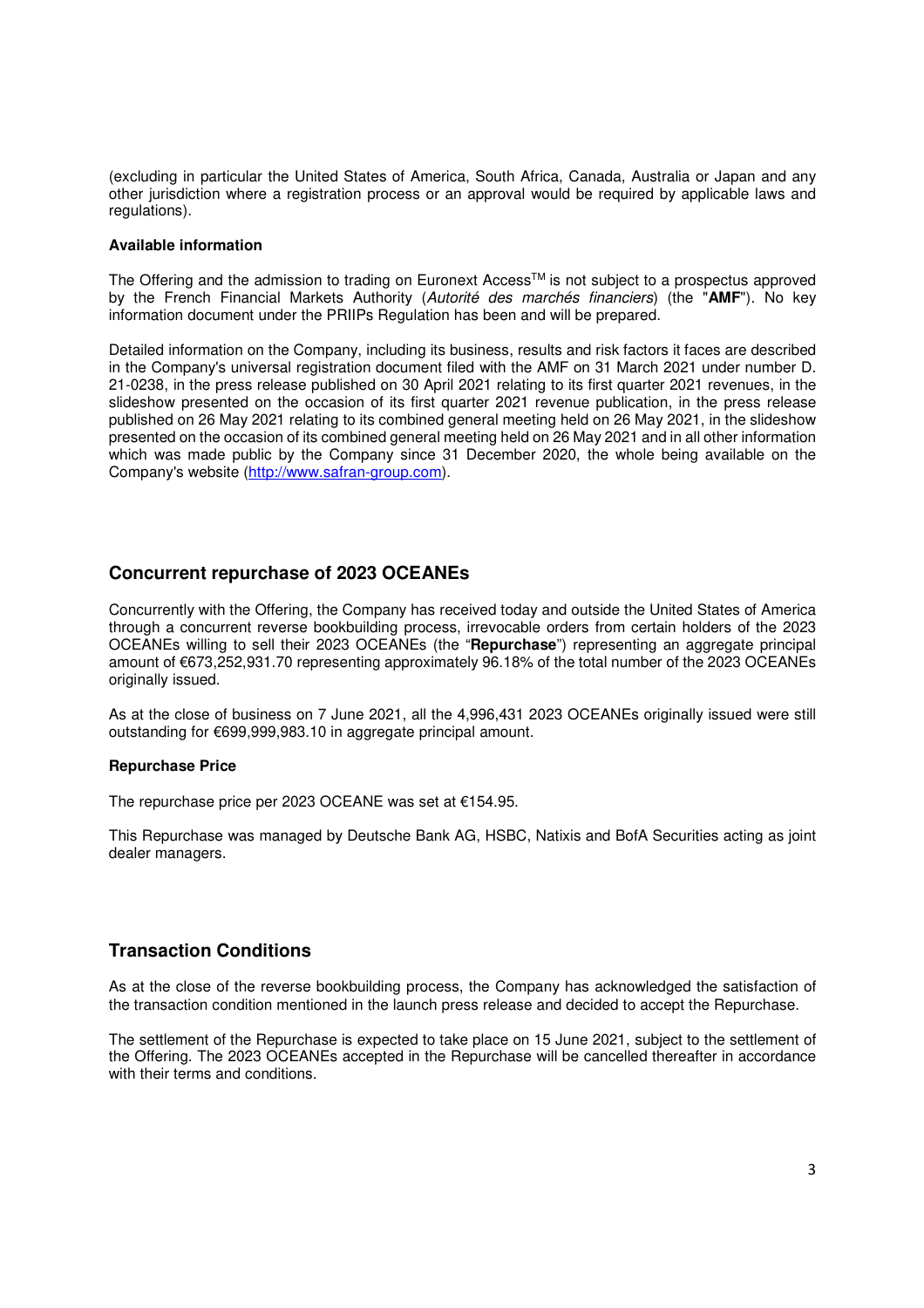# **Clean-up**

.

If, at any time after the settlement of the Repurchase, the number of 2023 OCEANEs still outstanding represents less than 15% of the number of 2023 OCEANEs originally issued, it is the Company's intention to redeem, in accordance with Condition 9.3.2 of the terms and conditions of the 2023 OCEANEs, the outstanding 2023 OCEANEs, in whole but not in part, at their par value.

**Safran** is an international high-technology group, operating in the aviation (propulsion, equipment and interiors), defense and space markets. Its core purpose is to contribute to a safer, more sustainable world, where air transport is more environmentally friendly, comfortable and accessible. Safran has a global presence, with 79,000 employees and sales of 16.5 billion euros in 2020 and holds, alone or in partnership, world or regional leadership positions in its core markets. Safran undertakes research and development programs to maintain the environmental priorities of its R&T and Innovation roadmap.

Safran is listed on the Euronext Paris stock exchange and is part of the CAC 40 and Euro Stoxx 50 indices.

For more information: www.safran-group.com / Follow @Safran on Twitter  $\blacktriangleright$ 

#### **Press**

Catherine Malek: catherine.malek@safrangroup.com / +33 1 40 60 80 28

#### **Investor Relations**

Cécilia Matissart: cecilia.matissart@safrangroup.com / +33 1 40 60 82 46 Florent Defretin: florent.defretin@safrangroup.com / +33 1 40 60 27 30 Aurélie Lefebvre: aurelie.lefebvre@safrangroup.com / + 33 1 40 60 82 19

Jean-Baptiste Minato: jean-baptiste.minato@safrangroup.com / + 33 1 40 60 27 26

#### **Offering of Bonds**

This press release does not constitute or form part of any offer or solicitation to purchase or subscribe for or to sell securities and the Offering is not an offer to the public (other than to qualified investors) in any jurisdiction, including France.

#### **Disclaimer – Important Information**

This press release may not be published, distributed or released, directly or indirectly, in the United States of America, Australia, Canada, South Africa or Japan or in any jurisdiction to whom or in which such offer is unlawful, and the Offering is not an offer to the public, an offer to subscribe or designed to solicit interest for purposes of an offer to the public other than to qualified investors in any jurisdiction, including France. The distribution of this press release may be restricted by law in certain jurisdictions and persons into whose possession any document or other information referred to herein comes, should inform themselves about and observe any such restriction. Any failure to comply with these restrictions may constitute a violation of the securities laws of any such jurisdiction.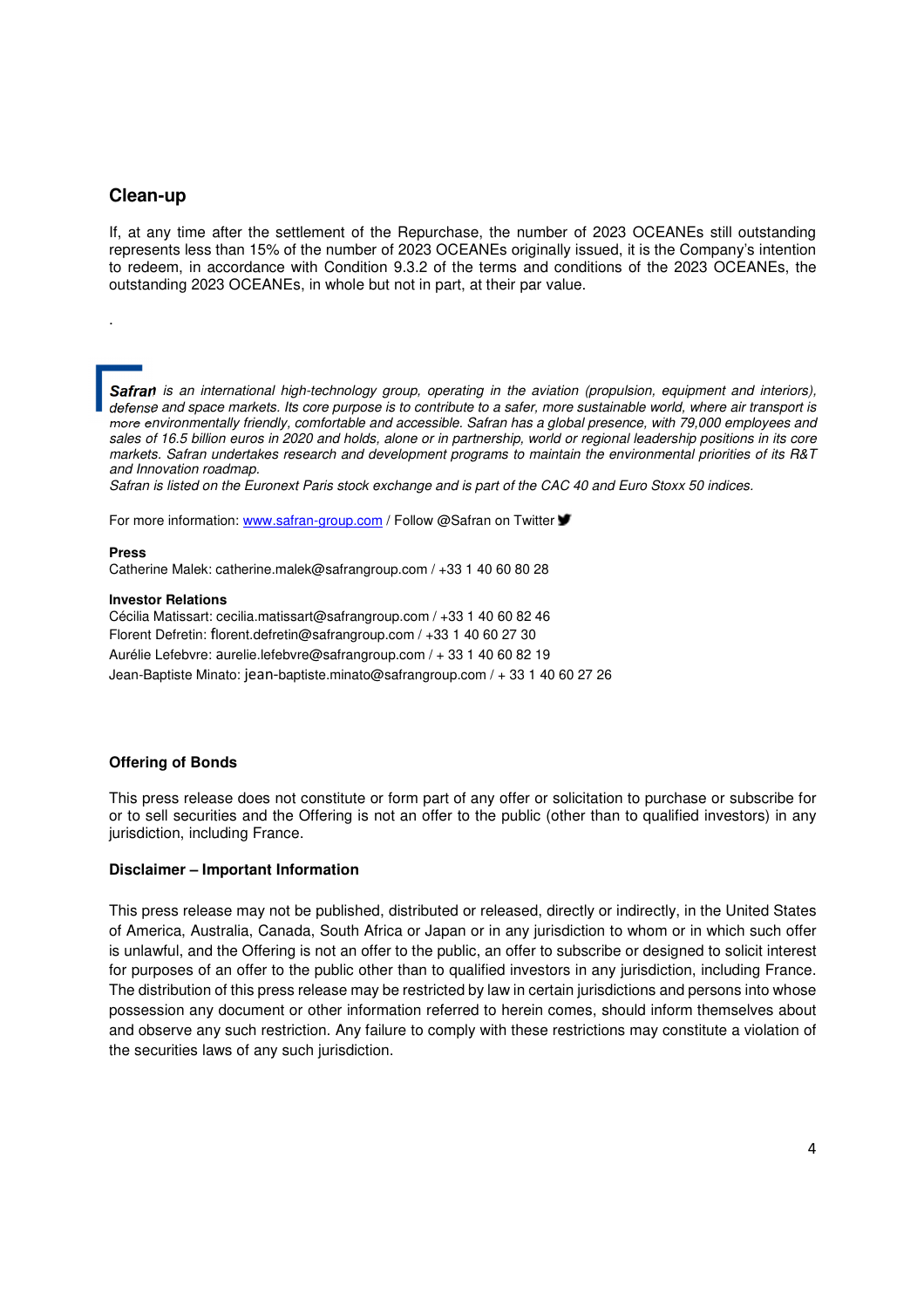No communication or information relating to the Offering may be transmitted to the public in a country where there is a registration obligation or where an approval is required. No action has been or will be taken in any country in which such registration or approval would be required. The issuance or the subscription of the Bonds may be subject to legal and regulatory restrictions in certain jurisdictions; none of Safran, the financial intermediaries assumes any liability in connection with the breach by any person of such restrictions.

This press release is an advertisement and not a prospectus within the meaning of the Prospectus Regulation.

This press release is not an offer to the public, an offer to subscribe or designed to solicit interest for purposes of an offer to the public other than to qualified investors in any jurisdiction, including France. The Bonds will be offered only by way of a placement in France and/or outside France (excluding the United States of America, Australia, Canada, South Africa and Japan), solely to qualified investors (investisseur qualifié) as defined in Article 2 (e) of the Prospectus Regulation and pursuant to Article L.411-2, 1° of the French Monetary and Financial Code (Code monétaire et financier). There will be no public offering in any country (including France) in connection with the Bonds, other than to qualified investors. This press release does not constitute a recommendation concerning the issue of the Bonds. The value of the Bonds and the shares of Safran can decrease as well as increase. Potential investors should consult a professional adviser as to the suitability of the investment in the Bonds for the person concerned.

# **Prohibition of sales to European Economic Area retail investors**

No action has been undertaken or will be undertaken to offer, sell or otherwise make available any Bonds to any retail investor in the European Economic Area. For the purposes of this provision:

- (a) the expression "**retail investor**" means a person who is one (or more) of the following:
	- (i) a retail client as defined in point (11) of Article 4(1) of Directive 2014/65/EU (as amended, "**MiFID II**"); or
	- (ii) a customer within the meaning of Directive 2016/97/EU, as amended, where that customer would not qualify as a professional client as defined in point (10) of Article 4(1) of MiFID II; or
	- (iii) not a "**qualified investor**" as defined in the Prospectus Regulation;
- (b) the expression "**offer**" includes the communication in any form and by any means of sufficient information on the terms of the offer and the Bonds to be offered so as to enable an investor to decide to purchase or subscribe the Bonds.

Consequently no key information document required by Regulation (EU) No 1286/2014 (as amended, the "**PRIIPs Regulation**") for offering or selling the Bonds or otherwise making them available to retail investors in the EEA has been prepared and therefore offering or selling the Bonds or otherwise making them available to any retail investor in the EEA may be unlawful under the PRIIPS Regulation.

### **Prohibition of sales to UK retail investors**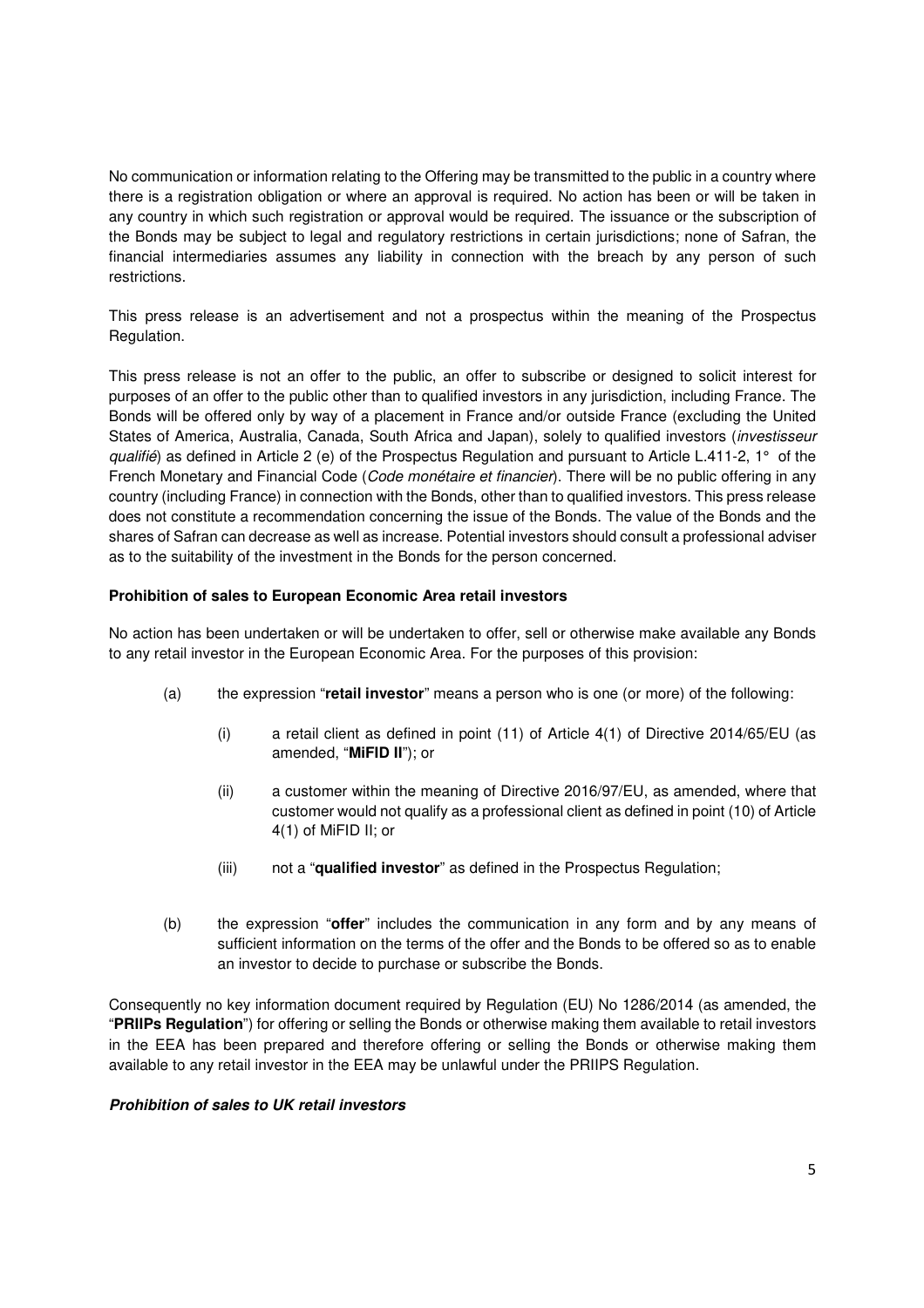The Bonds which are the subject of the offering contemplated by this document have not been offered, sold or otherwise made available and will not be offered, sold or otherwise made available in relation thereto to any retail investor in the United Kingdom. For the purposes of this provision:

- (a) the expression "**retail investor**" means a person who is one (or more) of the following:
	- (i) a retail client, as defined in point (8) of Article 2 of Regulation (EU) No 2017/565 as it forms part of domestic law by virtue of the European Union (Withdrawal) Act 2018 ("**EUWA**"); or
	- (ii) a customer within the meaning of the provisions of the FSMA and any rules or regulations made under the FSMA to implement Directive (EU) 2016/97, where that customer would not qualify as a professional client, as defined in point (8) of Article 2(1) of Regulation (EU) No 600/2014 as it forms part of domestic law by virtue of the EUWA; or
	- (iii) not a qualified investor as defined in Article 2(e) of Regulation (EU) 2017/1129 as it forms part of domestic law by virtue of the EUWA; and
- (b) the expression "**offer**" includes the communication in any form and by any means of sufficient information on the terms of the offer and the Bonds to be offered so as to enable an investor to decide to purchase or subscribe for the Bonds.

# **MIFID II PRODUCT GOVERNANCE / FRENCH RETAIL INVESTORS, PROFESSIONAL INVESTORS AND ELIGIBLE COUNTERPARTIES ONLY TARGET MARKET**

Solely for the purposes of each manufacturer's product approval process, the target market assessment in respect of the Bonds has led to the conclusion that: (i) the target market for the Bonds is French retail investors, eligible counterparties and professional clients only, each as defined in MiFID II; and (ii) all channels for distribution of the Bonds to retail investors, eligible counterparties and professional clients are appropriate. Any person subsequently offering, selling or recommending the Bonds (a "**distributor**") should take into consideration the manufacturers' target market assessment. However, a distributor subject to MiFID II is responsible for undertaking its own target market assessment in respect of the Bonds (by either adopting or refining the manufacturers' target market assessment) and determining appropriate distribution channels. For the avoidance of doubt, even if the target market includes retail investors, the manufacturers have decided that the Bonds will be offered, as part of the initial offering, only to eligible counterparties and professional clients.

# **France**

The Bonds will only be offered or sold, directly or indirectly, in France and this press release, the terms and conditions of the Bonds or any other offering material relating to the Bonds will only be distributed or caused to be distributed in France to qualified investors as defined in Article 2(e) of the Prospectus Regulation.

### **United Kingdom**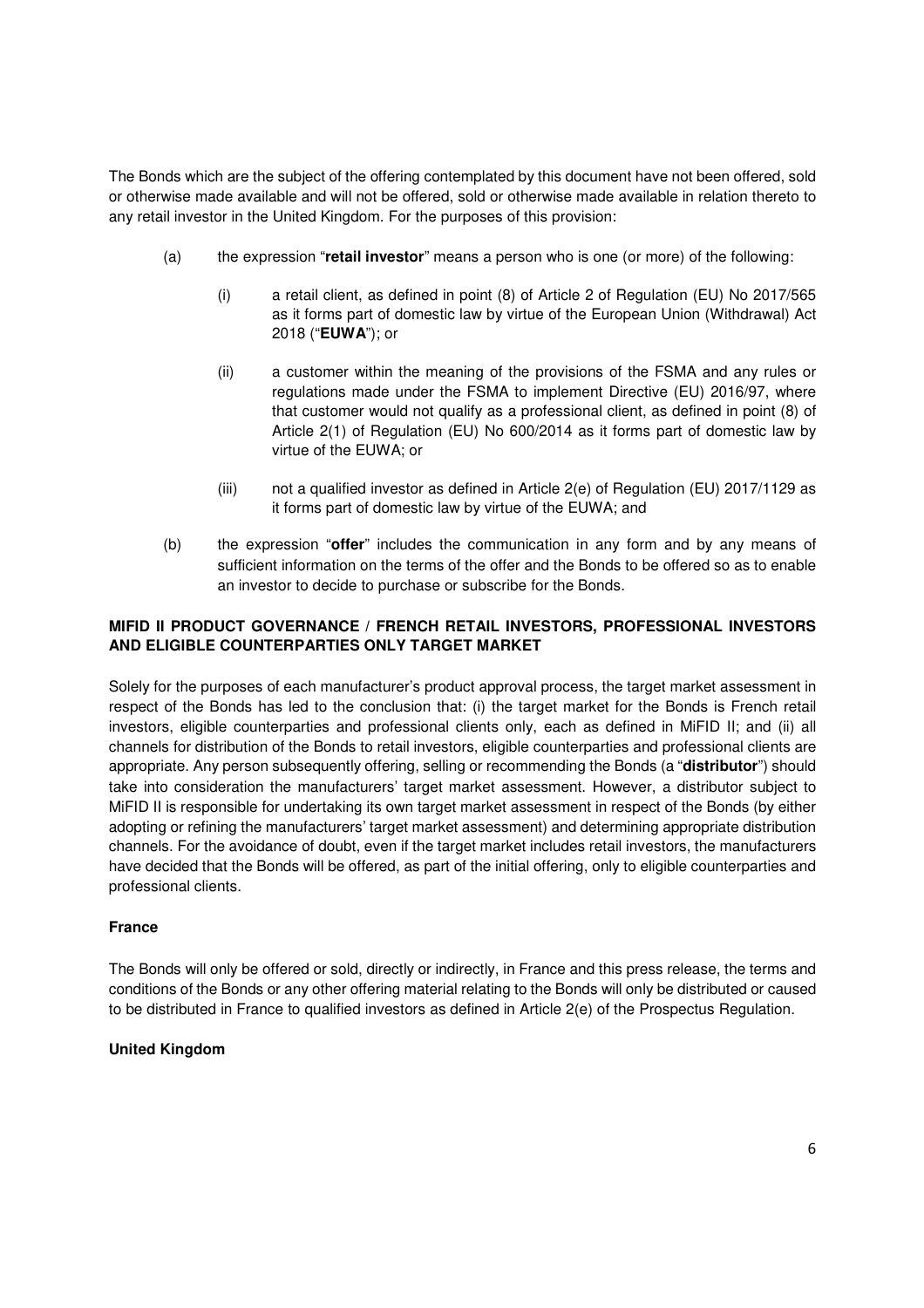This press release is addressed and directed only to persons who are (i) outside the United Kingdom or (ii) Investment Professionals as defined in Article 19(5) of the Financial Services and Markets Act 2000 (Financial Promotion) Order 2005 (the "Order") or (iii) High Net Worth Entities falling within Article 49(2)(a) to (d) of the Order or (iv) persons to whom an invitation or inducement to engage in investment activity (within the meaning of section 21 of the Financial Services and Markets Act 2000) may otherwise be lawfully communicated or cause to be communicated(all such persons in (i), (ii), (iii) and (iv) above together being referred to as "**UK Relevant Persons**").

The Bonds and the new shares or the existing shares to be delivered upon exercise of the Conversion Right are only available to, and any invitation, offer or agreement to subscribe, purchase or otherwise acquire the Bonds or the new shares or the existing shares to be delivered upon exercise of the Conversion Right will be engaged in only with, UK Relevant Persons. Any person who is not a UK Relevant Person should not act or rely on this press release or any of its contents.

### **United States of America**

The Bonds and the shares to be issued or granted upon conversion or exchange of the Bonds have not been and will not be registered under the United States Securities Act of 1933, as amended (the "**Securities Act**"), or with any securities regulatory authority of any state or other jurisdiction in the United States of America, and may not be offered or sold, directly or indirectly, in the United States of America except pursuant to an exemption from, or in a transaction not subject to, the registration requirements of the Securities Act or such state securities laws.

The Bonds and the shares to be issued or granted upon conversion of the Bonds are being offered and sold only outside of the United States in reliance on Regulation S under the Securities Act ("**Regulation S**").

Terms used in this paragraph and not otherwise defined have the meanings given to them in Regulation S.

### **CANADA, SOUTH AFRICA, AUSTRALIA AND JAPAN**

The Bonds and the new shares or the existing shares to be delivered upon exercise of the Conversion Right will not be offered or sold in Canada, South Africa, Australia and Japan.

The distribution of this press release in certain countries may constitute a breach of applicable law.

### **Repurchase of the 2023 OCEANEs**

The Repurchase is addressed to holders of 2023 OCEANEs, excluding the United States of America and U.S. Persons, Australia, Canada, South Africa and Japan and any other jurisdiction where the Repurchase would be prohibited by applicable law.

No communication and no information in respect of the repurchase of the 2023 OCEANEs may be distributed to the public in any jurisdiction where a registration or approval is required. No steps have been or will be taken outside of France in any jurisdiction where such steps would be required.

This press release does not constitute an invitation to participate in the Repurchase or an offer to purchase the 2023 OCEANEs in or from any jurisdiction in or from which, or to or from any person to or from whom,